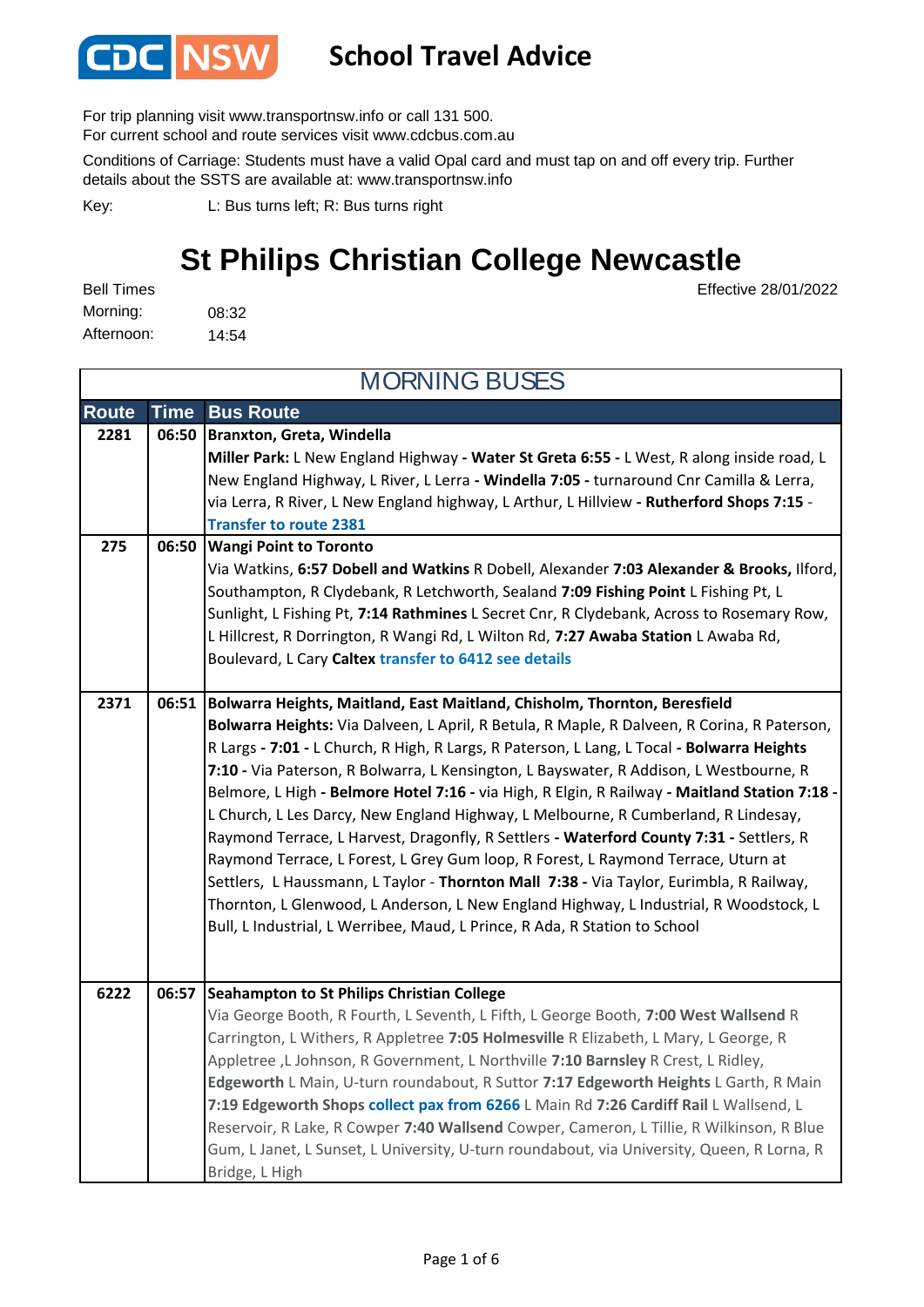## **CDC** NSW School Travel Advice

| <b>Route</b> | <b>Time</b> | <b>Bus Route</b>                                                                                                                                                             |
|--------------|-------------|------------------------------------------------------------------------------------------------------------------------------------------------------------------------------|
| 1341         | 07:05       | <b>Lemon Tree Passage</b>                                                                                                                                                    |
|              |             | Via Meredith, L Cook, L Morton, L Francis, R Marine - Russell, R Meridith, LGould, R Elaine,                                                                                 |
|              |             | R Kenneth, L Lemon Tree Passage, R Fairland's Mallabula 7:14 Fairland's, R Tanilba, R                                                                                        |
|              |             | Wychewood, R Stanmore, L Fairland's, R Lemon Tree Passage, R President Wilson Walk, L                                                                                        |
|              |             | Diggers, around point then R President Poincare, L Peace -Tanilba, L Admiralty, Tanilba, L                                                                                   |
|              |             | Peace Pde Tanilba Bay 7:25 Peace, R President Poincare, R Clemenceau, L Polius, R Lemon                                                                                      |
|              |             | Tree Passage, L Brownes, L Lemon Tree Passage, R Nelson Bay, via Fullerton Cove, over                                                                                        |
|              |             | Stockton Bridge, Teal, R South Arm - Tourle, L Industrial, R Ingall, R Crebert, LVine,<br>Hanbury, overbridge, R High to School                                              |
|              |             |                                                                                                                                                                              |
| 6266         | 07:05       | <b>Cameron park to Edgeworth Shops:</b>                                                                                                                                      |
|              |             | Via Oakville, R Harris, L Peatmoss, R Hilldale, L Flamingo, R Elanet, L Northlakes Dr,                                                                                       |
|              |             | Constitution Drive, L Jupiter, L Araminta, R Julindur, L Northlakes, R Minmi, L Main 7:19                                                                                    |
|              |             | <b>Edgeworth Shops transfer to 6222 see details above</b>                                                                                                                    |
| 1411         | 07:09       | Medowie                                                                                                                                                                      |
|              |             | Via Ferodale near Fairlands, L Waropara, R Kula, L Kirrang, R Wilga, L Kirrang, L Ferodale,                                                                                  |
|              |             | 7:15 - L Medowie, R Silver Wattle, L Brushbox, R Kindlebark, R Ferodale, L Brocklesby, L                                                                                     |
|              |             | James, 7:27 - R 1 <sup>st</sup> Boyd, R South - 7:40 Transfer to 1651                                                                                                        |
| 1401         | 07:10       | Medowie                                                                                                                                                                      |
|              |             | Via Grahamstown near Yacht Club, Lisadell, L Abundance, R Ferodale, - 7:18 near<br>Peppertree - L Medowie, R Kindlebark, L Heritage, R Sassin, R Federation, L Kindlebark, L |
|              |             | Coachwood, L James, 7:34 Brocklesby, L Medowie, L South, Uturn 7:40 transfer to 1651                                                                                         |
|              |             |                                                                                                                                                                              |
| 6246         | 07:10       | The Meadows & Hidden Waters                                                                                                                                                  |
|              |             | via Walter, L Phoenix, R Wayaba, Leneghans, L Minmi, R Britannia, R County Hidden                                                                                            |
|              |             | Waters L Waterside, R Discovery, R Kingfisher, County, L Britannia, R Minmi, L Maryland, L                                                                                   |
|              |             | Callan transfer to 6268 see details below                                                                                                                                    |
| 1651         | 07:12       | <b>Medowie</b>                                                                                                                                                               |
|              |             | Via Kirrang near Fisher, Federation, 7:16 R Sassin, L Heritage, L Kindlebark, 7:23 L Laurina, L                                                                              |
|              |             | Coachwood, L Kindlebark, L James, 7:31 L 1 <sup>st</sup> Boyd, South - 7:40 Collect pax from 1391,                                                                           |
|              |             | 1401, 1411 & 1671 - L Medowie, R Nelson Bay, Teal, R Cormorant, Tourle, L Industrial, R<br>Woodstock, L Bull, L Industrial, L Werribi, Maud, L Prince, R Ada, R Station      |
|              |             |                                                                                                                                                                              |
| 1391         |             | 07:13 Medowie                                                                                                                                                                |
|              |             | Via Lisadell near Kedahal, L Fairlands, R Ferodale, L Kirrang, L Kula, 7:19 near Court, L                                                                                    |
|              |             | Evans, R Abercrombie, R Ryan, L Lewis, R Fisher, L Kirrang, 7:33 R Medowie, L South, Uturn                                                                                   |
|              |             | $-7:40$ transfer to $1651$                                                                                                                                                   |
| 6270         | 07:15       | Minmi & Nikkinba Ridge                                                                                                                                                       |
|              |             | Via Woodford, R Minmi Nikkinba Ridge R Bottlebrush, R Churnwood, Maryland, L Callan                                                                                          |
|              |             | transfer to 6268 see details below                                                                                                                                           |
| 1221         | 07:17       | Seaham, Brandy Hill<br>Via Seaham Rd - 7:20 Seaham Shops - MEETS SHELTONS BUS FROM DUNGOG FOR                                                                                |
|              |             | TRANSFERS L Dixon, L Woodville, L Brandy Hill, R Seaham, R Port Stephens, L Glenelg, L                                                                                       |
|              |             | Sturgeon Raymond Terrace 7:48 - via Sturgeon, R William, R Adelaide, R Pacific Hwy, L                                                                                        |
|              |             | Maitland, R Wallsend - Sandgate, L Main, L University, R University, L Blue Gum, L Janet,                                                                                    |
|              |             | Compton - Alnwick, R Acacia, R Traise, L Lambton, R Lambton, L Coolamin, R Bridge, R High                                                                                    |
|              |             | to School                                                                                                                                                                    |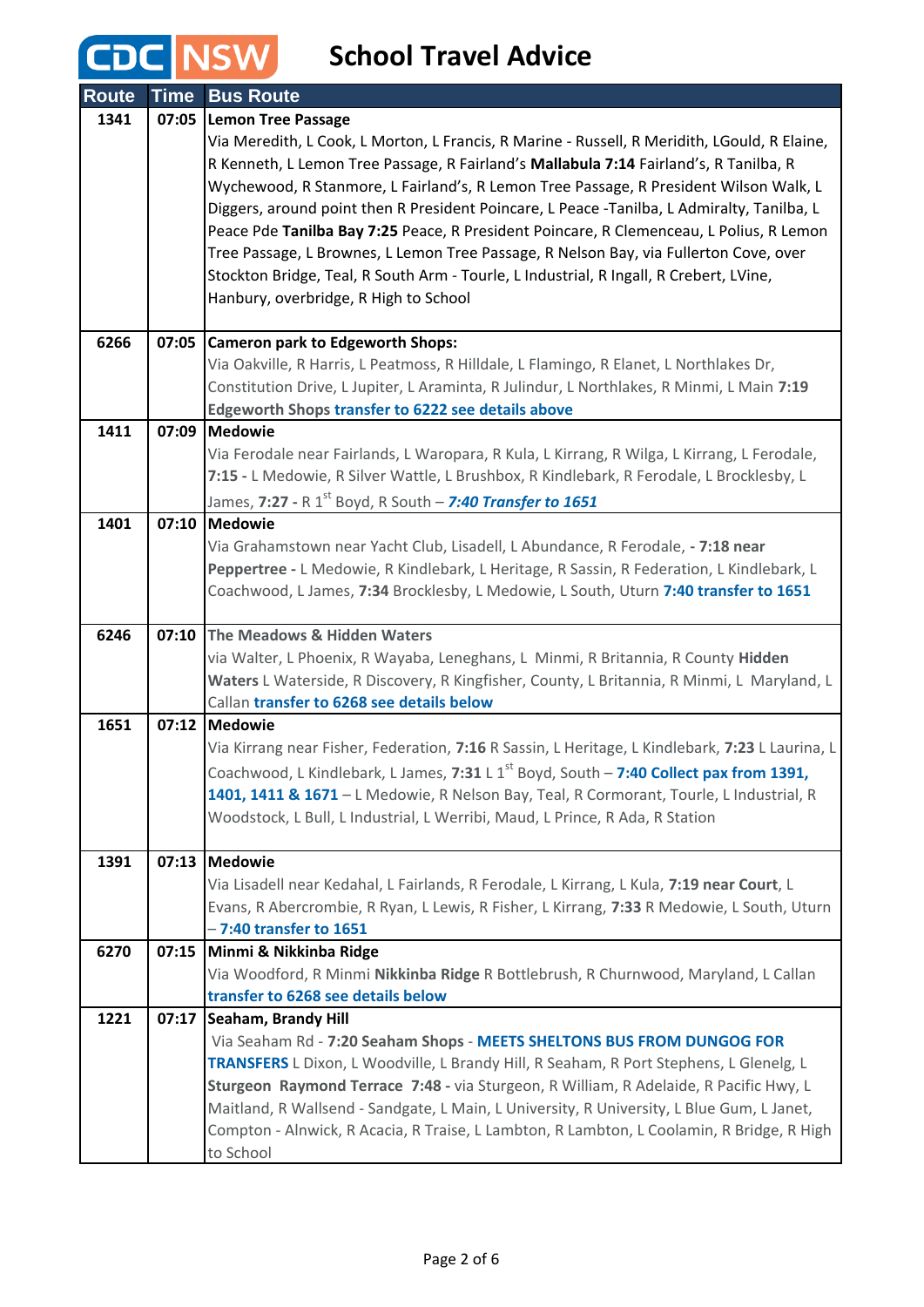## **CDC NSW**

### **School Travel Advice**

| <b>Route</b> |       | Time Bus Route                                                                               |
|--------------|-------|----------------------------------------------------------------------------------------------|
| 273          |       | 07:17   Fassifern to Toronto - Cary St Caltex                                                |
|              |       | Via Tucker, R Fassifern, South, Railway, Cook, L Boulevard, L Cary Caltex transfer to 6412   |
|              |       | see details                                                                                  |
| 2611         | 07:19 | <b>Waterford County</b>                                                                      |
|              |       | Via Settlers, L Dragonfly, Harvest, R Raymond Terrace, L Metford, R Chelmsford, R Hwy, R     |
|              |       | King, R Lawes - Pick up Windsor Castle Hotel stop - L Victoria, Victoria St Station 7:37     |
|              |       | Turn around Victoria, L Lawes, Hughes, R Bruce, R Blaxland, L Mitchell - Greenhills 7:42 - L |
|              |       | Stronach, L Chisholm, R Norfolk, L South Seas, R Hwy- L Industrial, R Woodstock, L Bull, L   |
|              |       | Industrial, L Maud, L Prince, R Bridge, L High to School                                     |
|              |       |                                                                                              |
| 1501         |       | 07:25 Rutherford Shops                                                                       |
|              |       | Tea Tree & Rivergum St 7:02 Tea tree, R Aberglasslyn, L Mckeachie, L Dunnart, L Cockatoo,    |
|              |       | L Teal, R Gannet, L Mckeachie, L Dunnart, L Cockatoo Ridge, L Teal, R Gannet, L Mckeachie,   |
|              |       | L Aberglasslyn R Avery, R Alexandra, L Hwy, L Arthur, L Hillview, Hillview Rutherford Shops  |
|              |       | 7:25 L Alexandra, L Highway, L Church, R Olive, R Elgin, R Railway, Maitland Station 7:33 L  |
|              |       | Church, L Highway Avalon Estate Transfer students onto - 2611 to school                      |
|              |       |                                                                                              |
| 1671         |       | 07:30 Medowie                                                                                |
|              |       | Via South near Medowie, R Championship, L Lakewood, R South, L Sylvan, R South - 7:40        |
|              |       | transfer to 1651                                                                             |
| 2381         |       | 07:30 Rutherford, Metford, Beresfield, Tarro Collect Students off bus 2281                   |
|              |       | Rutherford Shops Hillview St, L Alexandra, L Highway at roundabout, continues along          |
|              |       | highway, Les Darcy, Highway, L Victoria - Victoria Street Station 7:40 - Turns around        |
|              |       | Victoria, L Lawes, L Quarry, R Fieldsend, R Turton, L Chelmsford, R Schanck, L Lowe, R       |
|              |       | Ferraby, Metford Tafe 7:50 L Highway, L Weakleys, 07:55 R Glenwood, Anderson-- L Hwy         |
|              |       | Hexham Bowling Club 8:05 - Hwy, R Maud, L Prince, R Bridge, L High to School                 |
|              |       |                                                                                              |
| 6268         | 07:30 | The Outlook, The Sanctuary & Maryland to St Philip's Waratah                                 |
|              |       | The Outlook via Brookfield, R Arbour, R Brookfield, L Minmi The Sanctuary L Kurraka, R       |
|              |       | Tibin, R Awabakal, L Minmi, L Maryland, L Callan - collect pax from 6246 & 6270 - L          |
|              |       | Maryland, R Boundary, R Warkworth, L Tillegra, R Berwick, L Boundary, R Sandycroft, R        |
|              |       | Seaton, L Wyndrow, L McNaughton, R Maryland, L Minmi, R Macquarie, Irrawang, L               |
|              |       | Kokera, L Cowper, R Metcalfe, Elermore, R Cambronne, L Dangerfield, L McCaffery, L           |
|              |       | Lookout, Croudace, R Russell, Lambton, L Turton, L Young R Orlando, L Griffith, R            |
|              |       | Lambton, L Coolimin, Bridges, R High, R Turton to School                                     |
|              |       |                                                                                              |
| 6412         | 07:30 | <b>Toronto West to St Philip's Christian</b>                                                 |
|              |       | Via Awaba, Boulevard, L Cary, 7:35 Caltex Stop collect pax from 273 & 275, Anzac, Main       |
|              |       | 7:40 Fennell Bay Lights, L Toronto, York, R Anzac, 7:48 Teralba Caravan Park L Five Islands, |
|              |       | TC Frith, 7:51 T C Frith & Second Lake, 7:54 Lake & Park, Lake, R Thomas, Newcastle,         |
|              |       | Griffiths, L Lambton, L Coolamin, R Bridge, R High                                           |
|              |       |                                                                                              |
| 1461         |       | 07:40 Seaside                                                                                |
|              |       | via Seaside, L Norfolk, L Dune, R Seaside, L Nelson Bay, Teal, R Cormorant, Tourle, L        |
|              |       | Industrial, R Woodstock, L Bull at Hunter Christian transfer to 1651                         |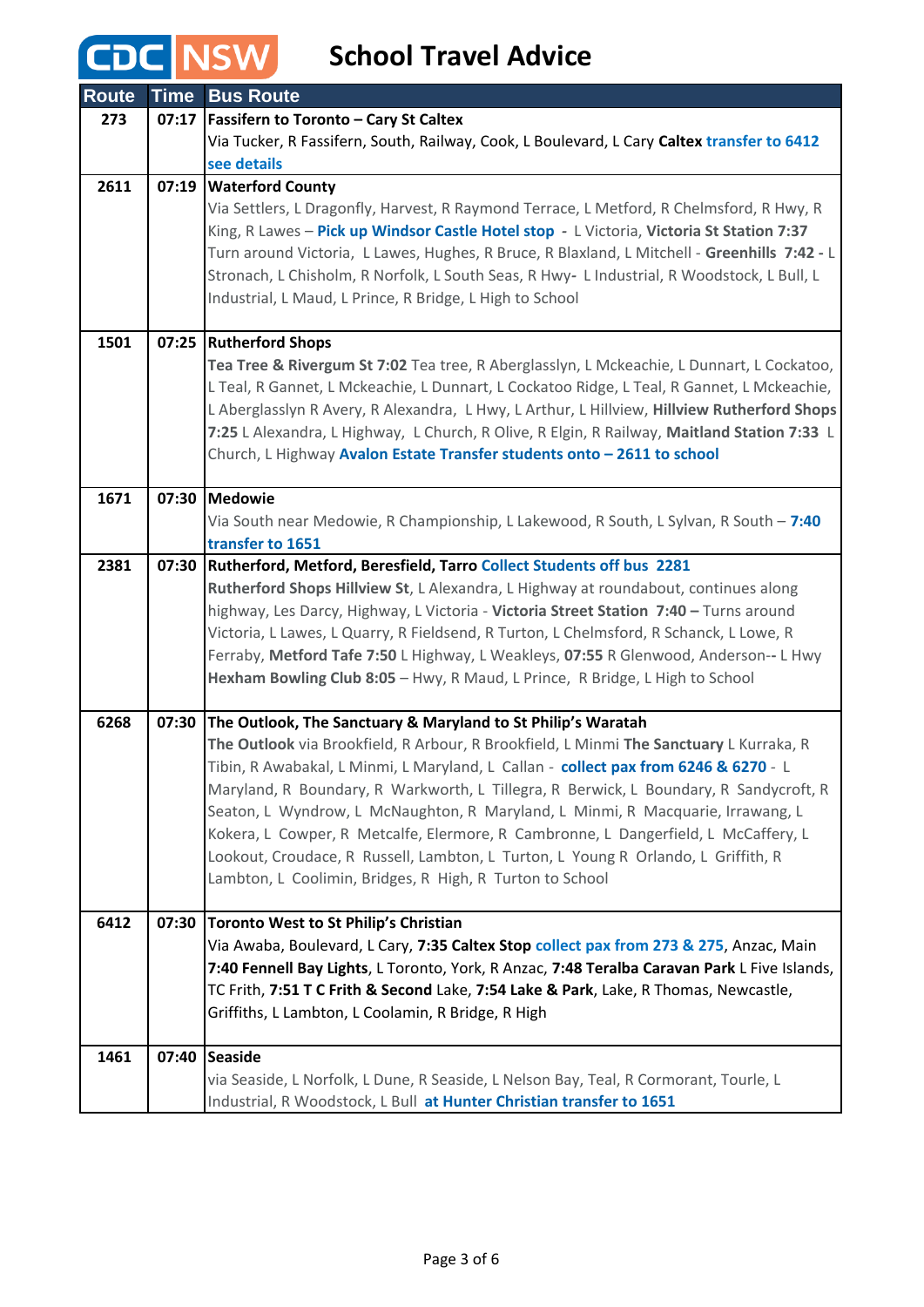**CDC NSW** 

**School Travel Advice**

|      | <b>Route Time Bus Route</b>                                                                |
|------|--------------------------------------------------------------------------------------------|
| 1431 | 07:42 Stockton                                                                             |
|      | Via Fullerton George Washington Hotel 7:48 L Mitchell, L Clyde, R Douglas, L Monmouth, R   |
|      | Roxburgh, R Hereford, L Douglas, R Flint, L Dunbar, L Griffith, R Fullerton, L Nelson Bay, |
|      | Teal, R Cormorant, Tourle, L Industrial, R Woodstock, L Bull, L Industrial, L Werribee,    |
|      | Maude, L Prince, R Bridge, L High to School                                                |
| 1651 | $07:54$ Bayway                                                                             |
|      | At Hunter Christian collect students from 1461 via Bull, L Industrial, L Werribi, Maud, L  |
|      | Prince, R Ada, R Station                                                                   |

| <b>AFTERNOON BUSES</b> |             |                                                                                                                                                                                             |
|------------------------|-------------|---------------------------------------------------------------------------------------------------------------------------------------------------------------------------------------------|
| <b>Route</b>           | <b>Time</b> | <b>Bus Route</b>                                                                                                                                                                            |
| 1001                   | 15:00       | <b>Stockton</b>                                                                                                                                                                             |
|                        |             | Via High, L Turton, R Station, R Platt, over Railway Bridge, Railway, L Crebert, R Barton, R                                                                                                |
|                        |             | Bull, L Industrial, R Tourle, Cormorant, L Teal - Stockton Bridge - Nelson Bay, R Fullerton, L<br>Griffiths, R Dunbar, R Flint, L Douglas, R Hereford, L Roxburgh, L Monmouth, R Douglas, L |
|                        |             | Clyde, R Mitchell - Stockton Wharf                                                                                                                                                          |
| 1272                   | 15:00       | <b>Brandy Hill, Seaham, Clarence Town</b>                                                                                                                                                   |
|                        |             | Via High, L Turton, R Station, R Platt, over Railway Bridge, Railway, L Crebert, R Barton, R                                                                                                |
|                        |             | Bull, L Industrial, R Maitland over Hexham Bridge, Pacific Hwy, L roundabout, L old Pacific                                                                                                 |
|                        |             | Highway, L Elkin, L Adelaide, R William, R Irrawang, R Glenelg, R Sturgeon - Raymond                                                                                                        |
|                        |             | Terrace - L William, R Port Stephens, L William Bailey, Seaham, L Brandy Hill, R Clarence<br>Town, R Cross, R Torrence, L Warren - Seaham Shops - L Dixon, R Clarence Town - Clarence       |
|                        |             | <b>Town</b>                                                                                                                                                                                 |
| 2373                   | 15:00       | Thornton, Maitland, Bolwarra, Largs                                                                                                                                                         |
|                        |             | Via Station, L Bridge, L High, L Turton, R Platt, Hanbury, R Maitland, L Havelock, L Crebert,                                                                                               |
|                        |             | R Barton, R Bull, L Industrial, L Maitland, New England Highway, exit Weakleys, L                                                                                                           |
|                        |             | Glenwood, R Thornton, Railway, R Somerset, L Government, R Taylor, R Haussmann, R                                                                                                           |
|                        |             | Raymond Terrace, L Forest, L Grey Gum, R Forest, L Raymond Terrace, L Settlers, L                                                                                                           |
|                        |             | Dragonfly, Harvest, R Raymond Terrace, Lindesay, R High, R Hunter, R Pierce, R Lindesay, L<br>High, R Highway, Les Darcy, R Church, L High, R Belmore, L Westbourne, R Addison, L           |
|                        |             | Bayswater, R Kensington, R Bolwarra, L Paterson, L Hunterglen, R Highland, R Bolwarra                                                                                                       |
|                        |             | Park, L Paterson, R Maitland Vale, L Wesley, R James, L Paterson, R Corina, L Dalveen, L                                                                                                    |
|                        |             | April, R Betula, R Maple, L Dalveen, L High, L Church, R Largs, R Paterson, R Dunmore, L                                                                                                    |
|                        |             | Morpeth Rd                                                                                                                                                                                  |
| 2555                   | 15:00       | <b>Tomago</b>                                                                                                                                                                               |
|                        |             | Transfer from 1412 in Fullerton Cove $1st$ stop (alight on Nelson Bay Rd and walk around                                                                                                    |
|                        |             | into Fullerton Cove) Fullerton Cove, L Nelson Bay, L Cabbage Tree - Williamtown Public                                                                                                      |
|                        |             | School - Cabbage Tree, Tomago, R School, R Old Punt, R Highway, L Adelaide, R Carpenter,                                                                                                    |
|                        |             | L Geer, R Troman, L Watt                                                                                                                                                                    |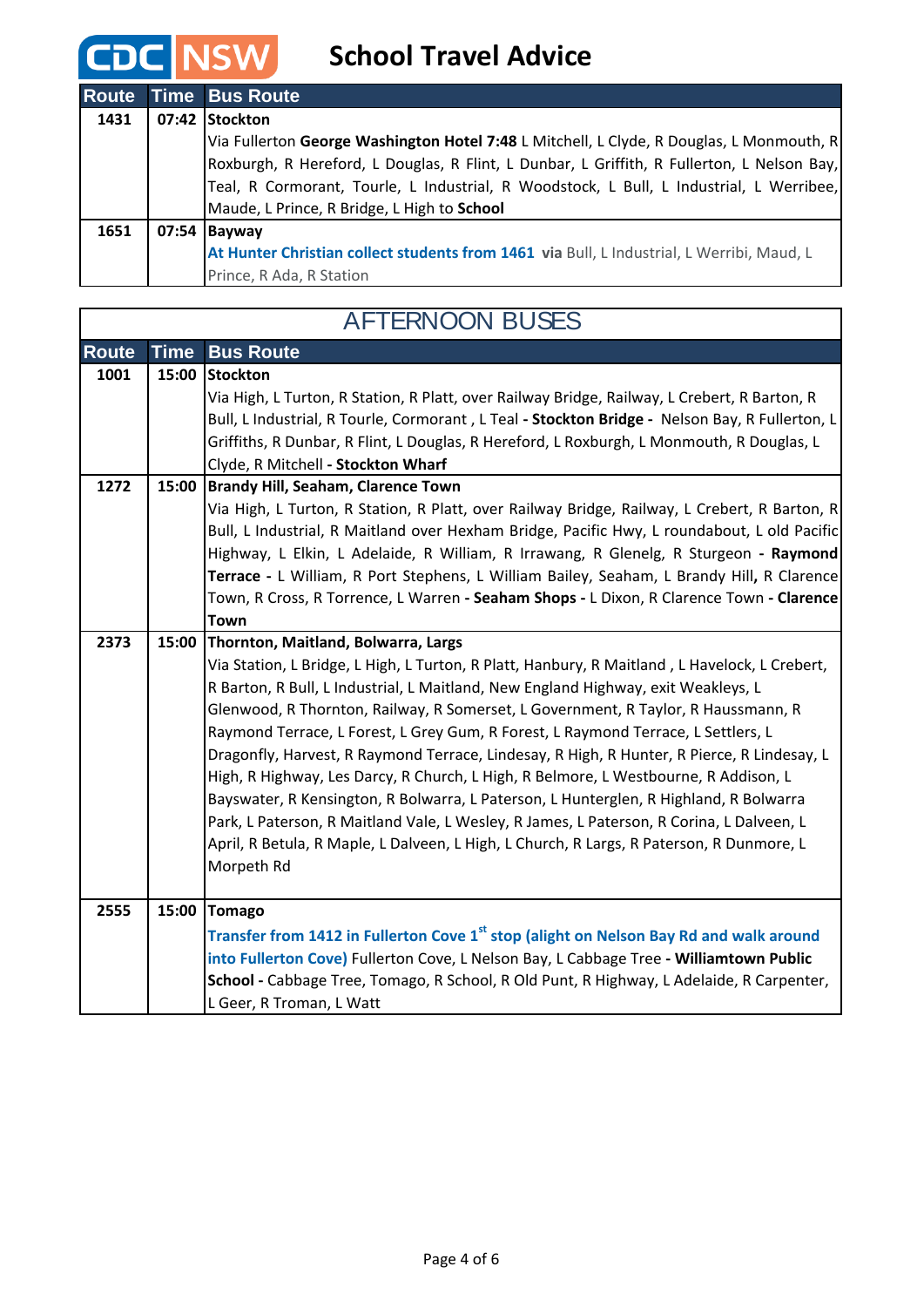## **CDC** NSW School Travel Advice

| <b>Route</b> | <b>Time</b> | <b>Bus Route</b>                                                                                                                                                                                |
|--------------|-------------|-------------------------------------------------------------------------------------------------------------------------------------------------------------------------------------------------|
| 1223         | 15:05       | Beresfield, Metford, Ashtonfield                                                                                                                                                                |
|              |             | Via Station, R Bridge, L Lorna, R Maud, L Hwy veer L take Tarro exit, L Anderson, Glenwood,                                                                                                     |
|              |             | LWeakleys, R Hwy, R Ferraby, L Lowe, R Schanck, L Chelmsford, R Turton, L Fieldsend, L                                                                                                          |
|              |             | Quarry, R Lawes, R Victoria - Victoria Street Station - turn around, R Lawes, R High, L<br>Lindsay, R Cumberland, Maitland Grossman High Cumberland, L Nerang, R Hodge, R High,                 |
|              |             | Maitland High School High, L High, L Hwy, R Brunswick, R Richardson, R Turnbull, u-turn at                                                                                                      |
|              |             | Wilton Dr roundabout, return Turnbull, L Vista, R Mingay, R Maher, L Richardson, Turn                                                                                                           |
|              |             | around roundabout, continue Richardson, Brunswick, L Chisholm, R Worchester, R                                                                                                                  |
|              |             | Chisholm, R Galway Bay, L Tipperary to Kilshanny                                                                                                                                                |
| 1251         | 15:05       | Fern Bay, Seaside, Fullerton Cove, Williamtown, Tanilba Bay, Mallabula, Lemon Tree                                                                                                              |
|              |             | <b>Passage</b>                                                                                                                                                                                  |
|              |             | Via Station St, L Bridge St, L High, L Turton, R Station, R Platt over Railway Terrace Hanbury,<br>R Maitland, L Havelock, L Crebert, R Barton, R Bull, L Industrial, R Tourle, across Stockton |
|              |             | Bridge, Nelson Bay - Fern Bay Shops - Nelson Bay, R Seaside, L Norfolk, L Dune, R Seaside,                                                                                                      |
|              |             | Fullerton Cove - Fullerton Cove - Fullerton Cove, L Nelson Bay - Williamtown Metro -                                                                                                            |
|              |             | Nelson Bay, L Lemon Tree Passage, L Avenue of the Allies, L Poilus, R Clemenceau, L                                                                                                             |
|              |             | President Poincare, L Peace, Tanilba, L Admiralty, R Caswell, R Admiralty, Tanilba, Peace, R                                                                                                    |
|              |             | Diggers, R President Wilson, L Lemon Tree Passage, L Fairlands, R Tanilba, R Wychewood, R                                                                                                       |
|              |             | Strathmore, L Fairlands, L Lemon Tree Passage, R Kenneth, L Elaine, L Gould, R Meredith, L                                                                                                      |
|              |             | Shearman, R Russell, L Marine, L Francis, R Morton, R Cook, R Meredith - Lemon Tree<br><b>Passage Shops</b>                                                                                     |
|              |             |                                                                                                                                                                                                 |
| 1412         | 15:05       | <b>Medowie</b>                                                                                                                                                                                  |
|              |             | First Drop South St Medowie: via Station St, L Bridge St, L High, R Turton, L Georgetown, R                                                                                                     |
|              |             | Broadmeadow, R Curley, R Lambton, R Turton, R Station, R Platt over Railway, Hanbury, L<br>Maitland, R Barton, R Bull, L Industrial, R Tourle, across Stockton Bridge, Nelson Bay, L            |
|              |             | Medowie, R South, L Sylvan, L South, Boyd, R James, R Kindlebark, R Laurina, L Coachwood,                                                                                                       |
|              |             | L Kindlebark, R Brushbox, R Silverwattle, R Medowie, L Kirrang, R Fisher, L Lewis, R Ryan, L                                                                                                    |
|              |             | Abercrombie, L Evans, R Kula, R Kirrang, R Ferodale, L Fairlands, R Lisadell, Grahamstown                                                                                                       |
| 6523         | 15:05       | St Philip's Christian School to Toronto area                                                                                                                                                    |
|              |             | Via Station, R Bridge, L Myall, R Edith, University Dr, L Main (Bypass Rd), R Newcastle, L                                                                                                      |
|              |             | Thomas, L Lake Cockle Creek Station L Main, Boolaroo R Seventh, L TC Frith, Five Islands, R                                                                                                     |
|              |             | Anzac, R York, L North, L William, R York, R Toronto, First, Marmong, Homan, George,                                                                                                            |
|              |             | Ridgeway, Bolton Point R Middle Pt Rd, R Bay, L Main, Anzac, Cary, R Thorne, L Cook, L                                                                                                          |
|              |             | Boulevarde, L Cary, R Victory Toronto Train Station transfer to 6635 for Wangi Brighton, R<br>Ambrose, L Excelsior, Exeter, Amelia, Skye Pt, Coal Pt, Kilaben, R Warruga, R Ridge, L            |
|              |             | Wangi, L Dorrington, R Stilling, R Sunlight, L Fishing Pt Rd                                                                                                                                    |
| 6295         | 15:07       | <b>St Philips Christian School to Minmi</b>                                                                                                                                                     |
|              |             | Via Station, L Bridge, L High, R Turton operates as Route 6261 from this point R Young, L                                                                                                       |
|              |             | Womboin, L Wallarah, R Lambton, Russell, L Croudace, Lookout, R McCaffery, Elermore                                                                                                             |
|              |             | Vale R Garsdale, L Cambronne, L Elermore, Wallsend Metcalfe, L Cowper, R Kokera, L                                                                                                              |
|              |             | Gunambi, L Moani, L Bousfield, L Bulkara, R Irrawang, Macquarie, L Minmi, Maryland R                                                                                                            |
|              |             | Maryland, L McNaughton, R Wyndrow, R Seaton, L Sandycroft, L Boundary, R Berwick, L                                                                                                             |
|              |             | Tillegra, R Warkworth, L Boundary, L Maryland, R Callan, R Maryland, Maryland, L                                                                                                                |
|              |             | Minmi, turn at Nikkinba roundabout, via Minmi, R Woodford, Lenaghans                                                                                                                            |